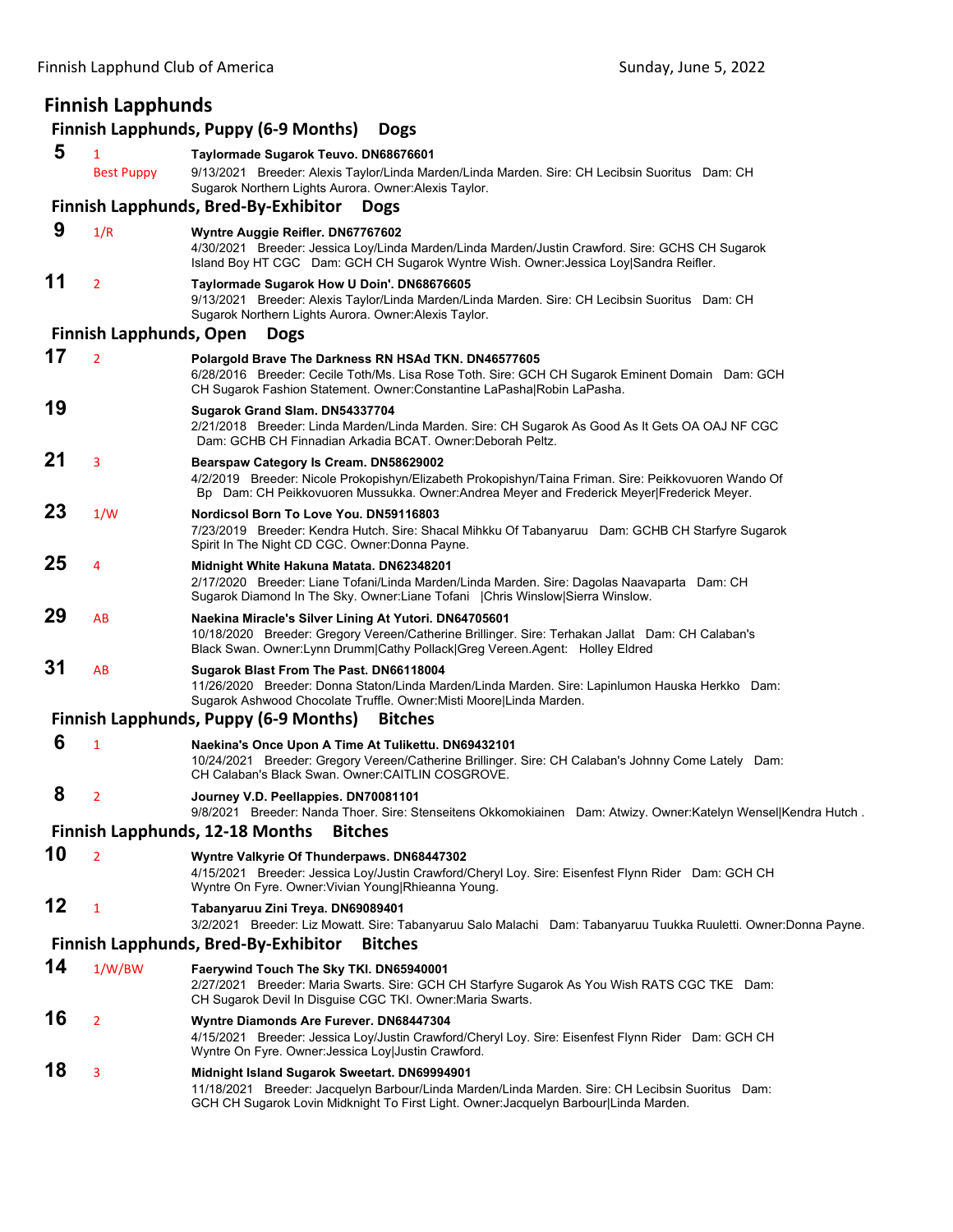## **Finnish Lapphunds, American Bred Bitches**

| 24 | $\mathbf{1}$                      | Sugarok For My Next Trick. DN63125905<br>5/20/2020 Breeder: Linda Marden/Linda Marden. Sire: CH Lecibsin Suoritus Dam: CH Sugarok<br>Neverland Wendy From Ashwood. Owner: Brian Schilz Amber Beland.                                              |
|----|-----------------------------------|---------------------------------------------------------------------------------------------------------------------------------------------------------------------------------------------------------------------------------------------------|
|    | <b>Finnish Lapphunds, Open</b>    | <b>Bitches</b>                                                                                                                                                                                                                                    |
| 26 | $\overline{2}$                    | Starfyre Sugarok Wish Upon A Star CGC TKI. DN52566604<br>12/13/2017 Breeder: Dr. Marti Foschini/Linda Marden/Linda Marden. Sire: Sugarok Celebrate Dam: CH<br>Sugarok Dolley Madison CGC TKN VHMA. Owner: Dr Marti Foschini.                      |
| 28 | 3                                 | Sugarok Starry Night TKN. DN61010104<br>10/16/2019 Breeder: Linda Marden/Linda Marden. Sire: GCH CH Sugarok Olympic Spirit CD BN RAE<br>NAP OJP Dam: CH Sugarok Field Of Glory. Owner: Alexis Taylor Linda Marden.                                |
| 30 | $\mathbf{1}$                      | Sugarok Nordicsol Everlasting Dream. DN62456506<br>4/30/2020 Breeder: Kendra Hutch/Linda Marden/Linda Marden. Sire: GCH CH Sugarok Field Of Gold<br>CGCA CGCU Dam: CH Sugarok Devil In Disguise CGC TKI. Owner: Andrea Meyer and Frederick Meyer. |
| 32 | 4                                 | Wyntre Sea Of Jade. DN64524605<br>9/18/2020 Breeder: Jessica Loy/Justin Crawford/Cheryl Loy. Sire: GCHS CH Peikkovuoren Talviturkki RN<br>Dam: GCH CH Wyntre On Fyre. Owner:Sara Albertson Jarrett Lawrence Jessica J Loy.                        |
|    | <b>Finnish Lapphunds, Veteran</b> | <b>Dogs</b>                                                                                                                                                                                                                                       |
| 33 | $\overline{2}$                    | CH Sugarok Happy Muskateer RI. DN38223102<br>8/6/2013 Breeder: Linda Marden/Linda Marden. Sire: GCH CH Lapinlumon Xukulaku Dam: GCH CH<br>Sugarok Angelina Jolie. Owner:Deborah Peltz.                                                            |
| 37 | 1/BB                              | GCHS CH Peikkovuoren Talviturkki RN. DN48982501<br>3/16/2013 Breeder: Taina Miettinen/Friman Ari Miettinen. Sire: Lecibsin Macce Dam: Peikkovuoren<br>Xumuturkki. Owner: Linda Marden. Agent: Ellen Perry                                         |
| 43 | AB                                | GCHB CH Sugarok The Dark Knight. DN42570702<br>2/13/2015 Breeder: Linda Marden/Linda Marden. Sire: GCH CH Sugarok Year Of The Dragon Dam:<br>GCHB CH Sugarok Minarai. Owner: Linda Guelker Jackie Longseth.                                       |
|    | <b>Finnish Lapphunds, Veteran</b> | <b>Bitches</b>                                                                                                                                                                                                                                    |
| 34 | $\mathbf{1}$                      | CH Sugarok Dolley Madison CGC TKN VHMA. DN36841604<br>2/18/2013 Breeder: Linda Marden/Linda Marden. Sire: GCH CH Sugarok Nathan B Forrest Dam: GCH<br>CH Sugarok Champagne On Ice. Owner: Dr Marti Foschini.                                      |
|    |                                   | <b>Finnish Lapphunds, Best of Breed</b>                                                                                                                                                                                                           |
| 27 |                                   | Nordicsol Sugarok Wildfire Whiz-Bang. DN62456504<br>4/30/2020 Breeder: Kendra Hutch/Linda Marden/Linda Marden. Sire: GCH CH Sugarok Field Of Gold<br>CGCA CGCU Dam: CH Sugarok Devil In Disguise CGC TKI. Owner:Scott Carpenter.                  |
| 36 | <b>OS</b>                         | CH Sugarok Devil In Disguise CGC TKI. DN52311104<br>10/21/2017 Breeder: Linda Marden/Linda Marden/Connie Burnet. Sire: GCHS CH Peikkovuoren<br>Talviturkki RN Dam: GCH CH Dagolas Arripurri. Owner: Maria Swarts.                                 |
| 38 |                                   | GCH CH Wyntre Sunrise Ruby At Taylormade. DN64524603<br>9/18/2020 Breeder: Jessica Loy/Justin Crawford/Cheryl Loy. Sire: GCHS CH Peikkovuoren Talviturkki RN<br>Dam: GCH CH Wyntre On Fyre. Owner: Alexis Taylor Linda Marden.                    |
| 39 | <b>AOM</b>                        | Lapinkaunis I Want It All. DK05197<br>1/28/2020 Breeder: Kirsten Holebaek. Sire: Lapinlumon Xuperi Dam: Lapinkaunis Tholie.<br>Owner: Jacquelyn Barbour Daniel Nash.                                                                              |
| 42 | <b>SEL</b>                        | CH Sugarok The Scarlet Witch. JQ4110300<br>8/1/2021 Breeder: Owner. Sire: Can. Ch. Shadagrace The Charmer Dam: GCH Sugarok A League of Her<br>Own. Owner: Linda Marden. Agent: Ellen Perry                                                        |
| 43 |                                   | GCHB CH Sugarok The Dark Knight. DN42570702<br>2/13/2015 Breeder: Linda Marden/Linda Marden. Sire: GCH CH Sugarok Year Of The Dragon Dam:<br>GCHB CH Sugarok Minarai. Owner: Linda Guelker Jackie Longseth.                                       |
| 47 | <b>AOM</b>                        | GCH CH Starfyre Sugarok As You Wish RATS CGC TKE. DN52566602<br>12/13/2017 Breeder: Dr. Marti Foschini/Linda Marden/Linda Marden. Sire: Sugarok Celebrate Dam: CH<br>Sugarok Dolley Madison CGC TKN VHMA. Owner: Maria Swarts.                    |
| 49 |                                   | GCHS CH Wyntre The King's Mirror CGC TKN. DN54022104<br>5/13/2018 Breeder: Jessica Loy/Justin Crawford. Sire: GCHS CH Dagolas Opponalle CA BCAT Dam:<br>CH Sugarok Black Diamond. Owner: Alexis Taylor Jessica Loy. Agent: Ellen Perry            |
| 51 | <b>SEL</b><br><b>OHBB</b>         | CH Nordicsol A Laugh A Minute TKA. DN56819302<br>1/18/2019 Breeder: Kendra Hutch. Sire: GCH CH Sugarok Field Of Gold CGCA CGCU Dam: GCHB CH<br>Starfyre Sugarok Spirit In The Night CD CGC. Owner: Jennifer Ticsay.                               |